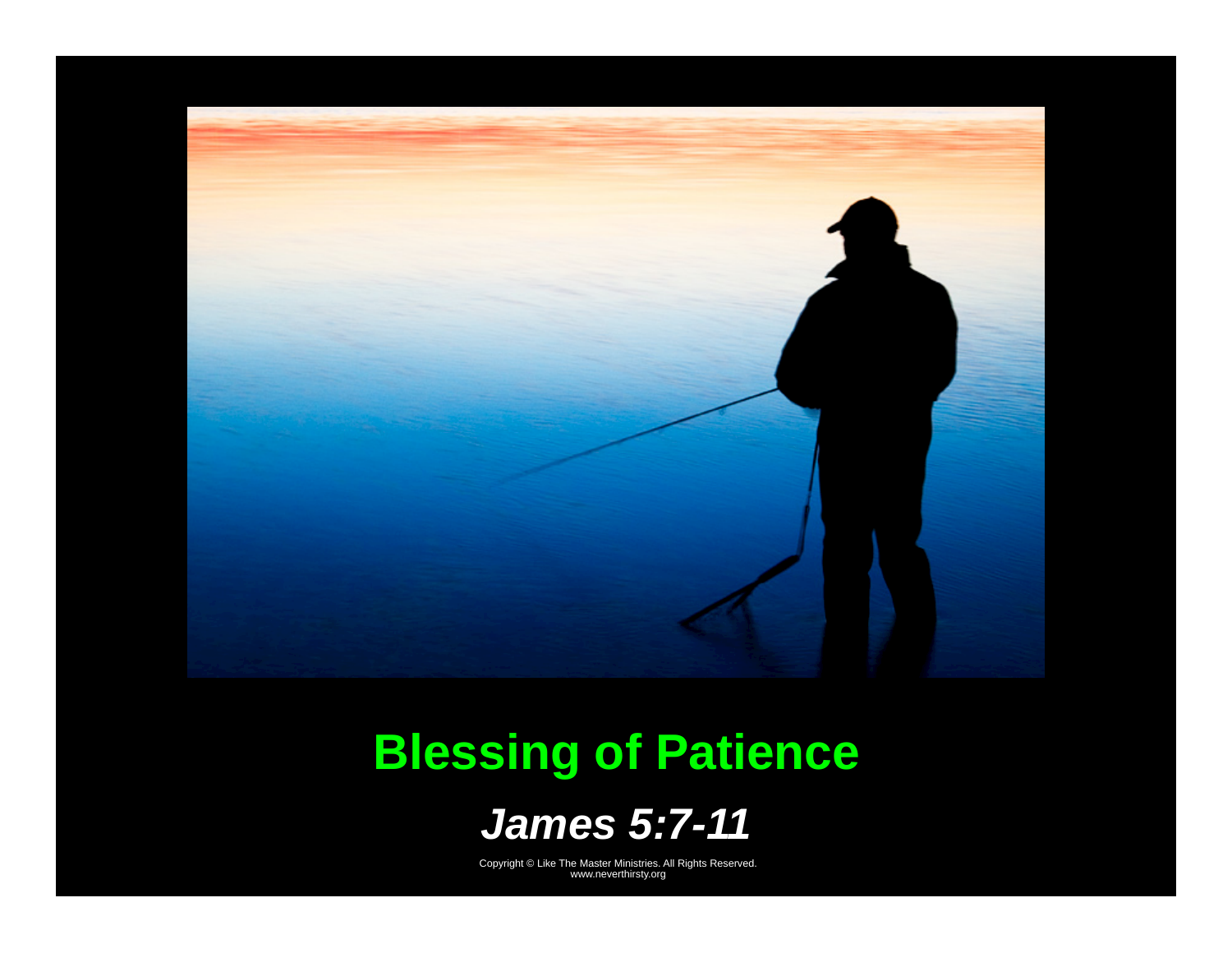# *How Have You Reacted To?*

- $\bullet$ *God being dishonored?*
- $\bullet$ *Nation that aborts babies?*
- $\bullet$ *Homosexuality is an acceptable lifestyle?*
- $\bullet$ *Push for sexual freedom?*
- $\bullet$ *Media bias & manipulation?*
- $\bullet$ *Suppression of religious freedom?*
- $\bullet$ *Attempts to remove Jesus from the public?*
- $\bullet$ *Intolerance toward Christians*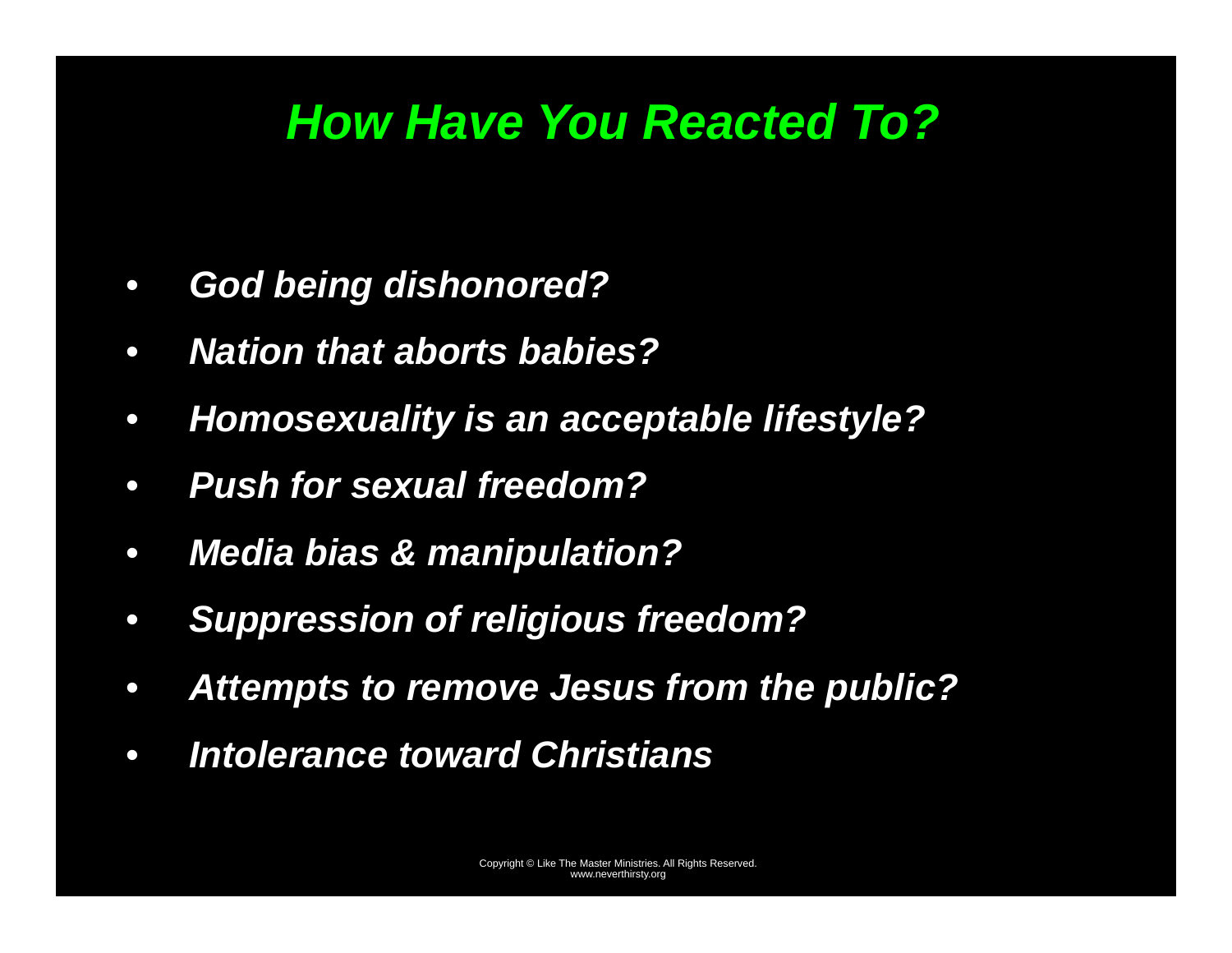#### *"Therefore Be Patient" James 5:7*

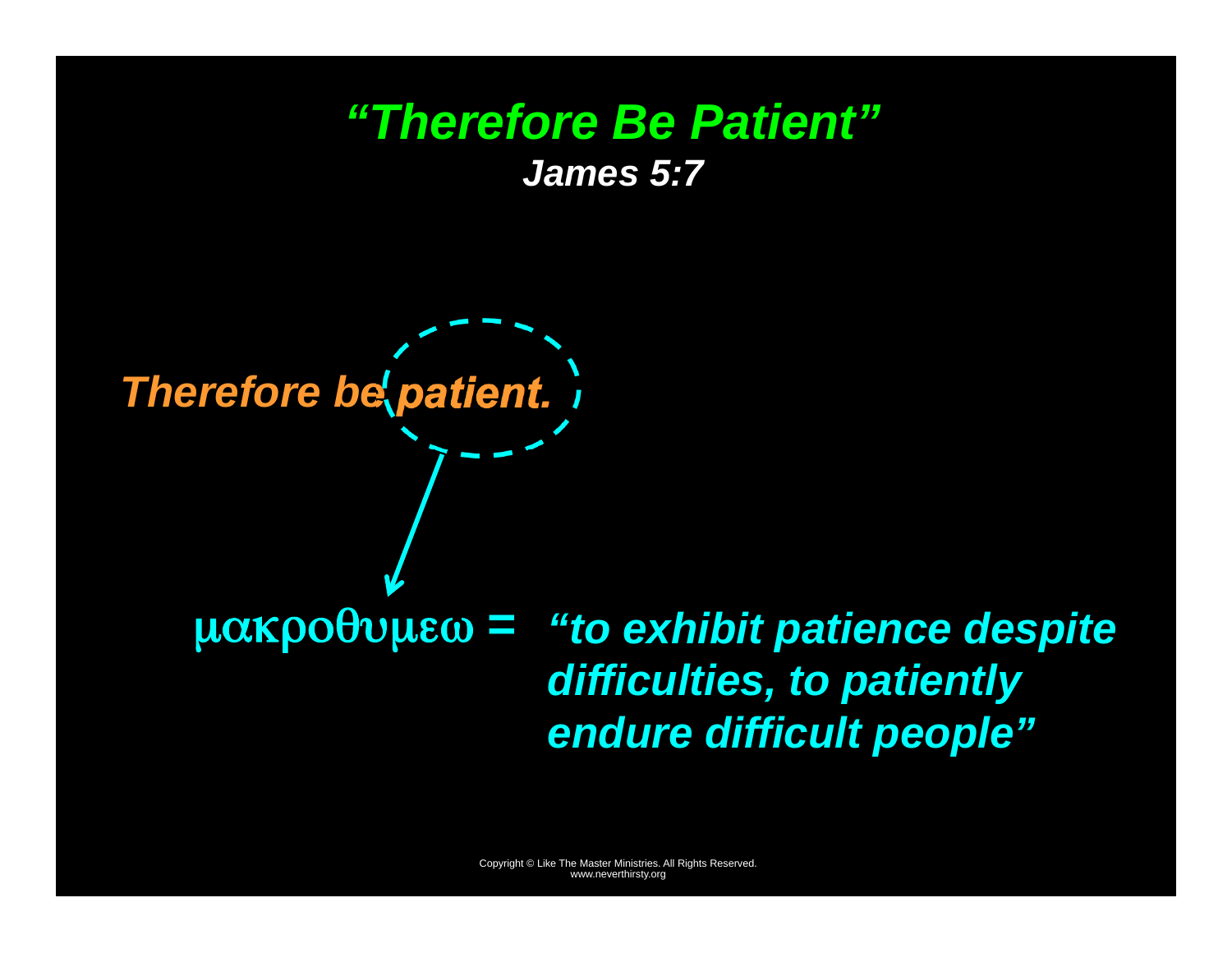#### *"Therefore Be Patient" James 5:7*

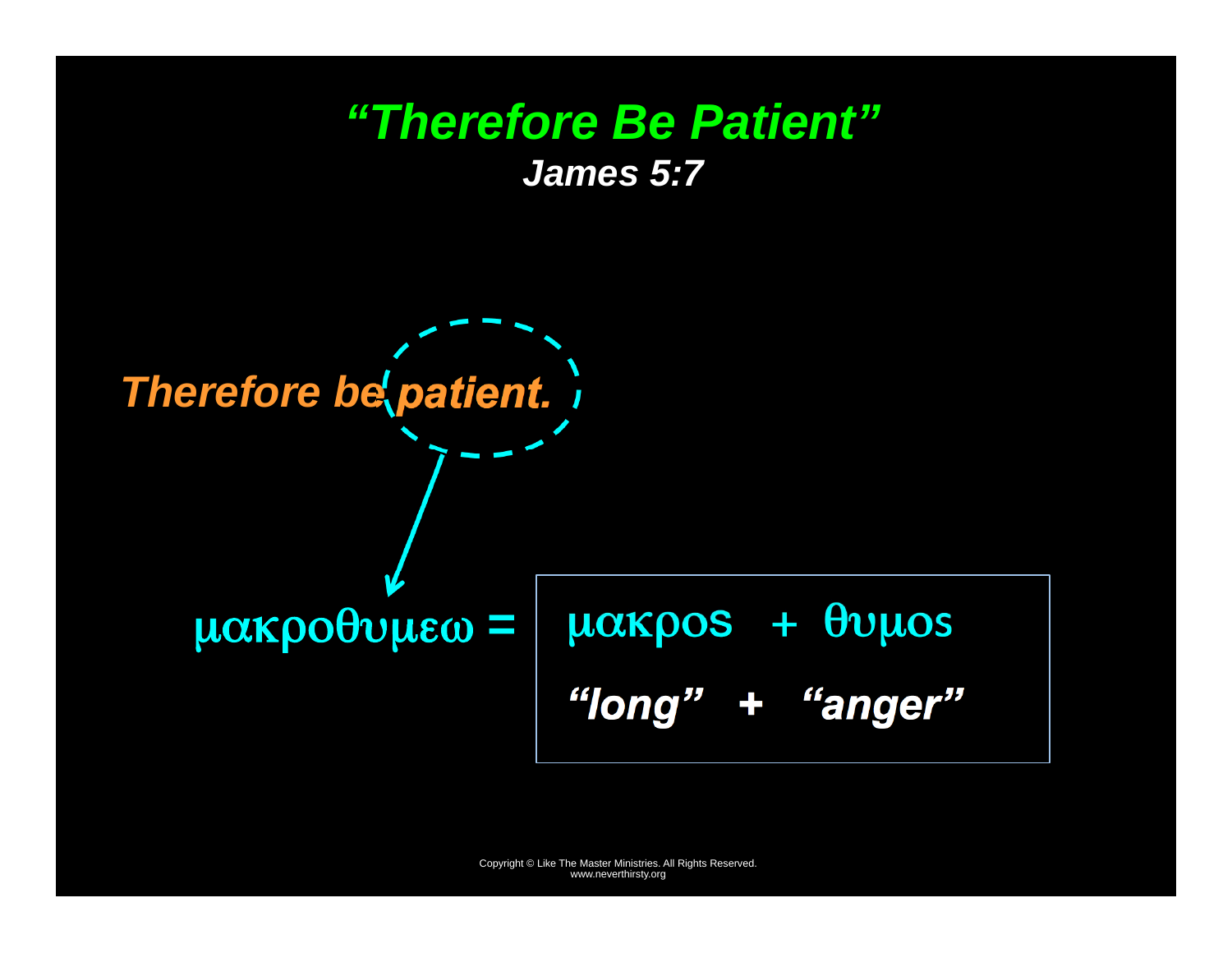### *"Coming of the Lord" James 5:7*

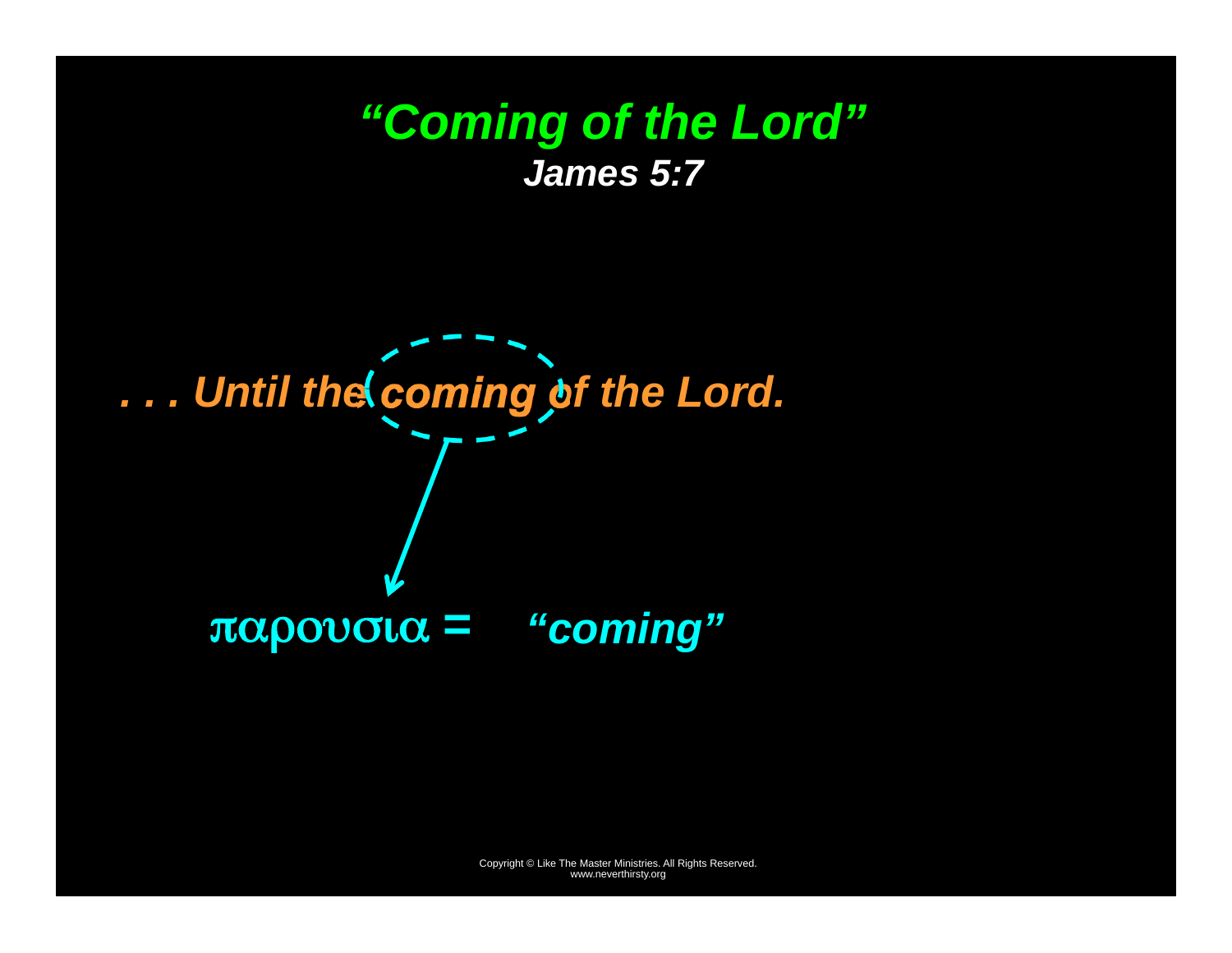#### *Illustration of the Farmer James 5:7*

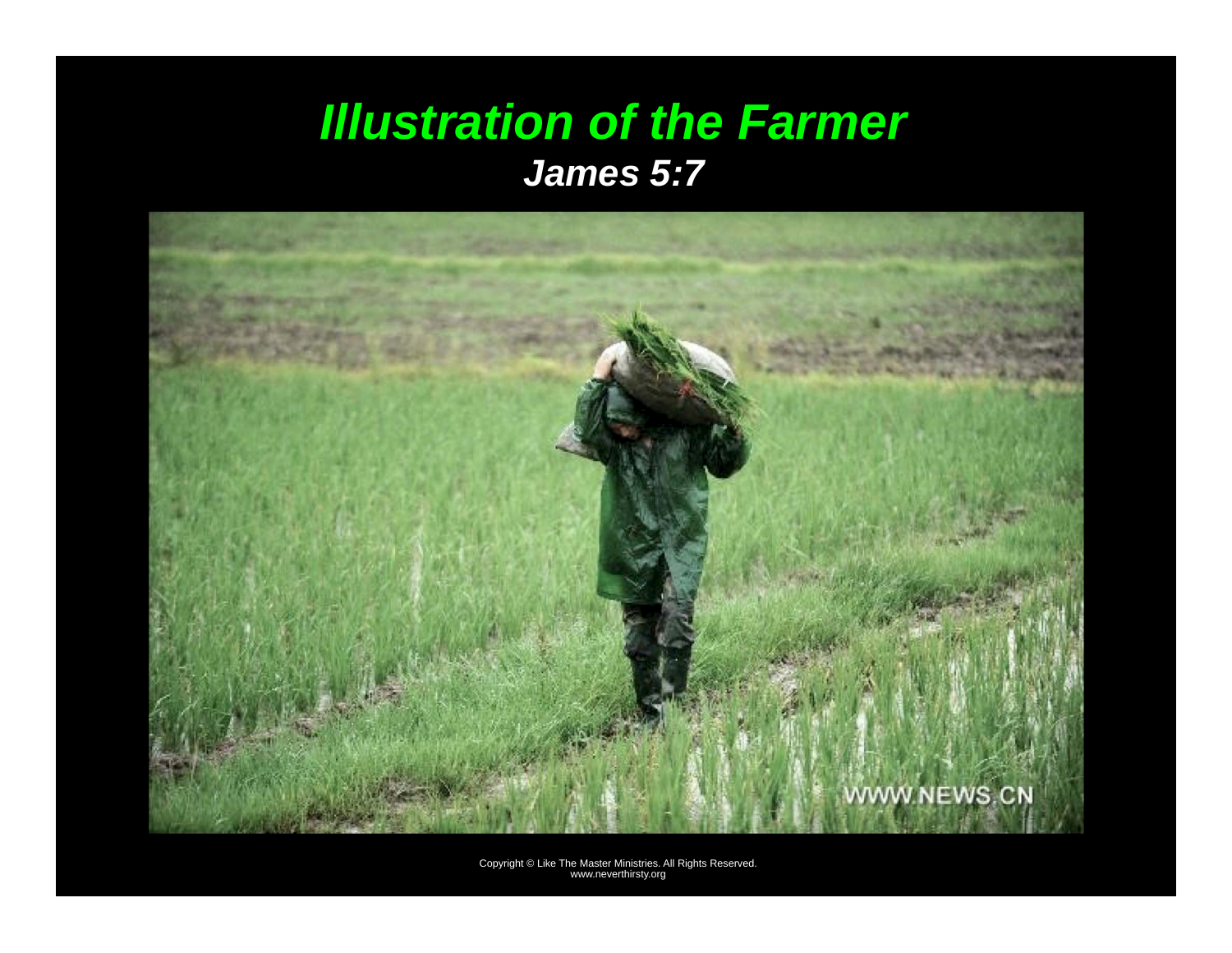#### *"You Too Be Patient" James 5:8*



*"to make more stable, to*  στηριζω *<sup>=</sup> make a firm resolve"*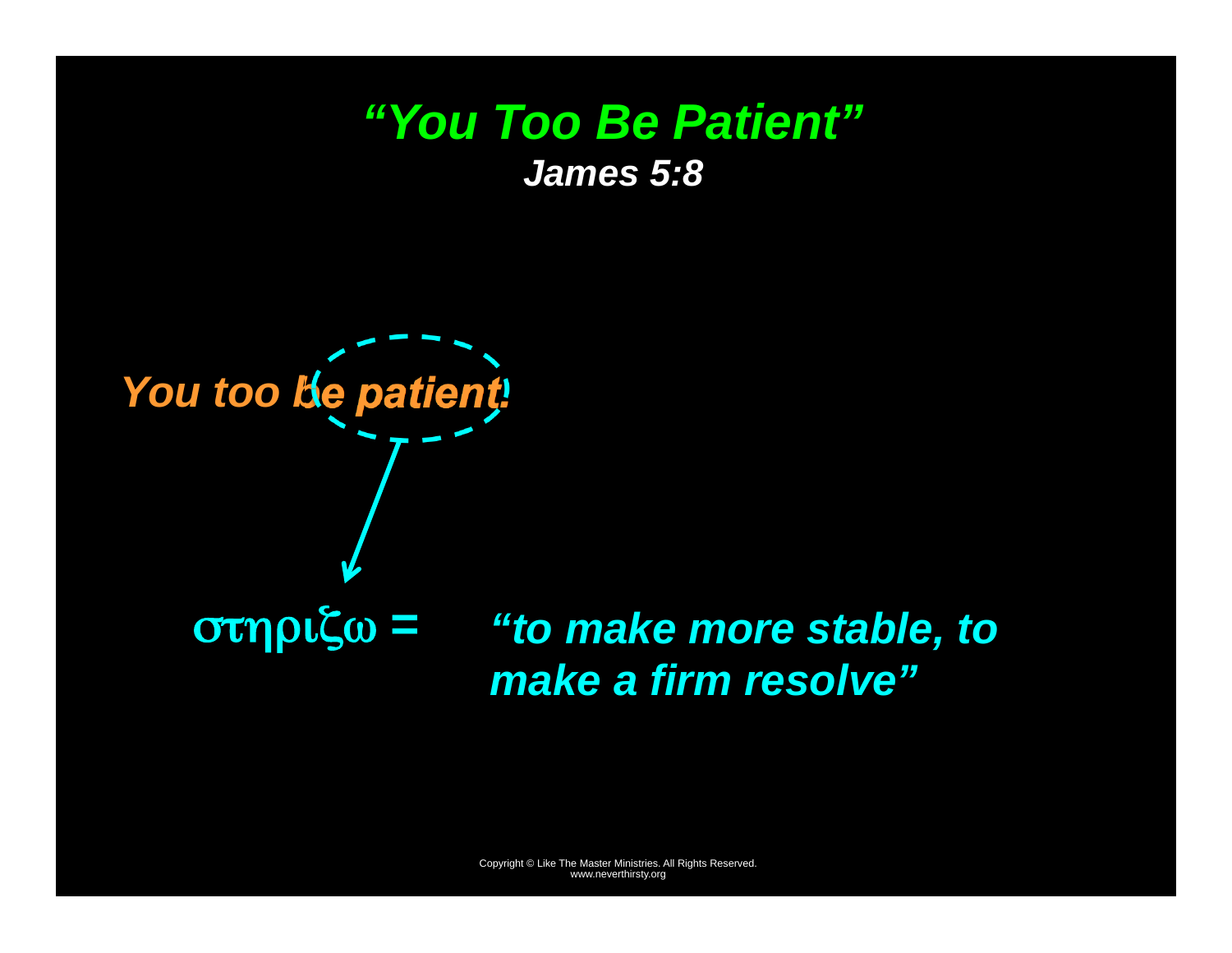### *"You Too Be Patient" James 5:9*

*Two keys to being patient:* 

- *1. Strengthen your heart*
- *2. Do not "groan" over difficult people*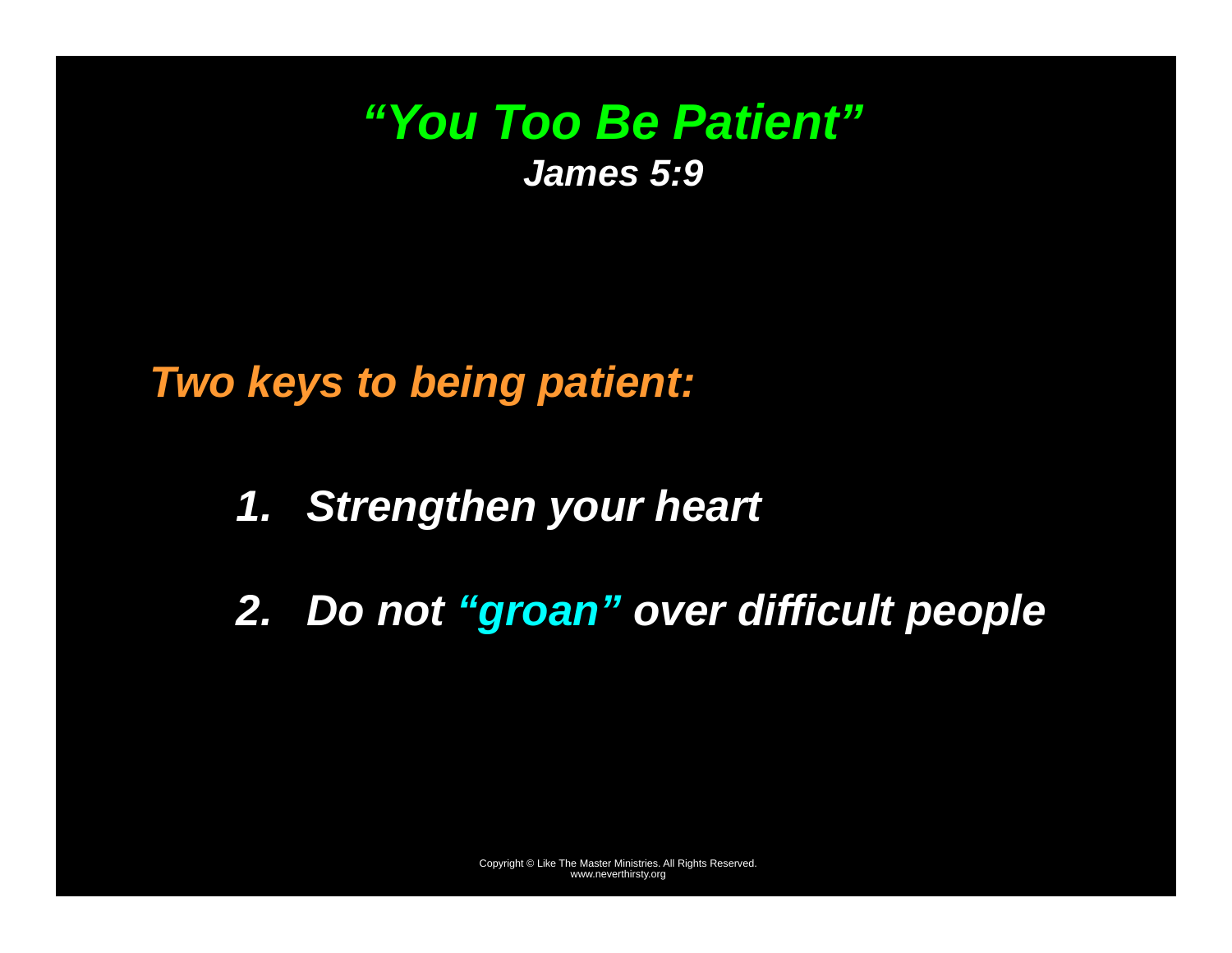#### *"Do Not Complain" James 5:9*





στεναζω *<sup>=</sup>"to sigh, to groan"* 

*Rom. 8:23 2 Cor. 5:2, 4 Heb. 13:17*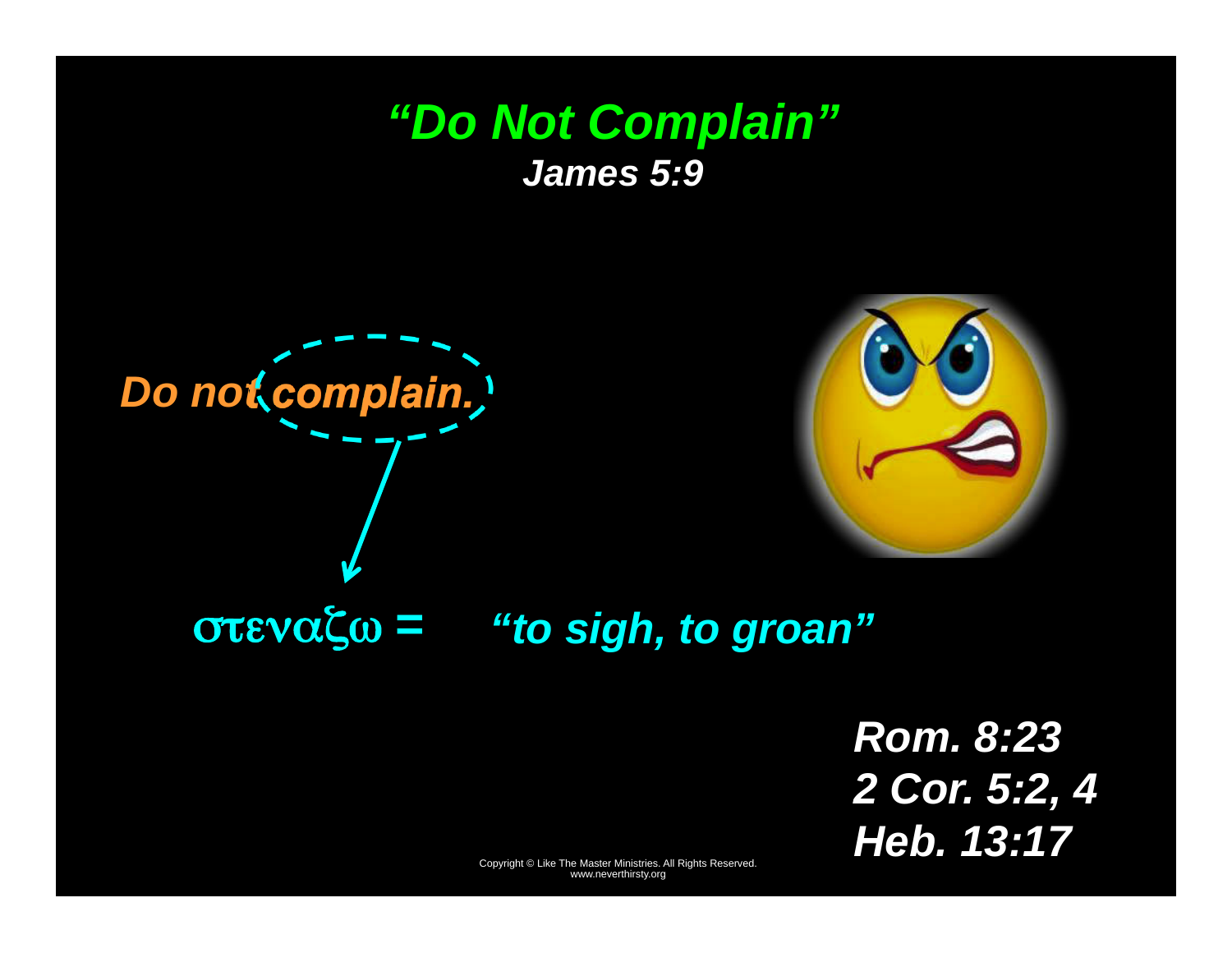

#### *1. Prophets - Heb. 11:32-38*

*2. Job - Job 2:9*